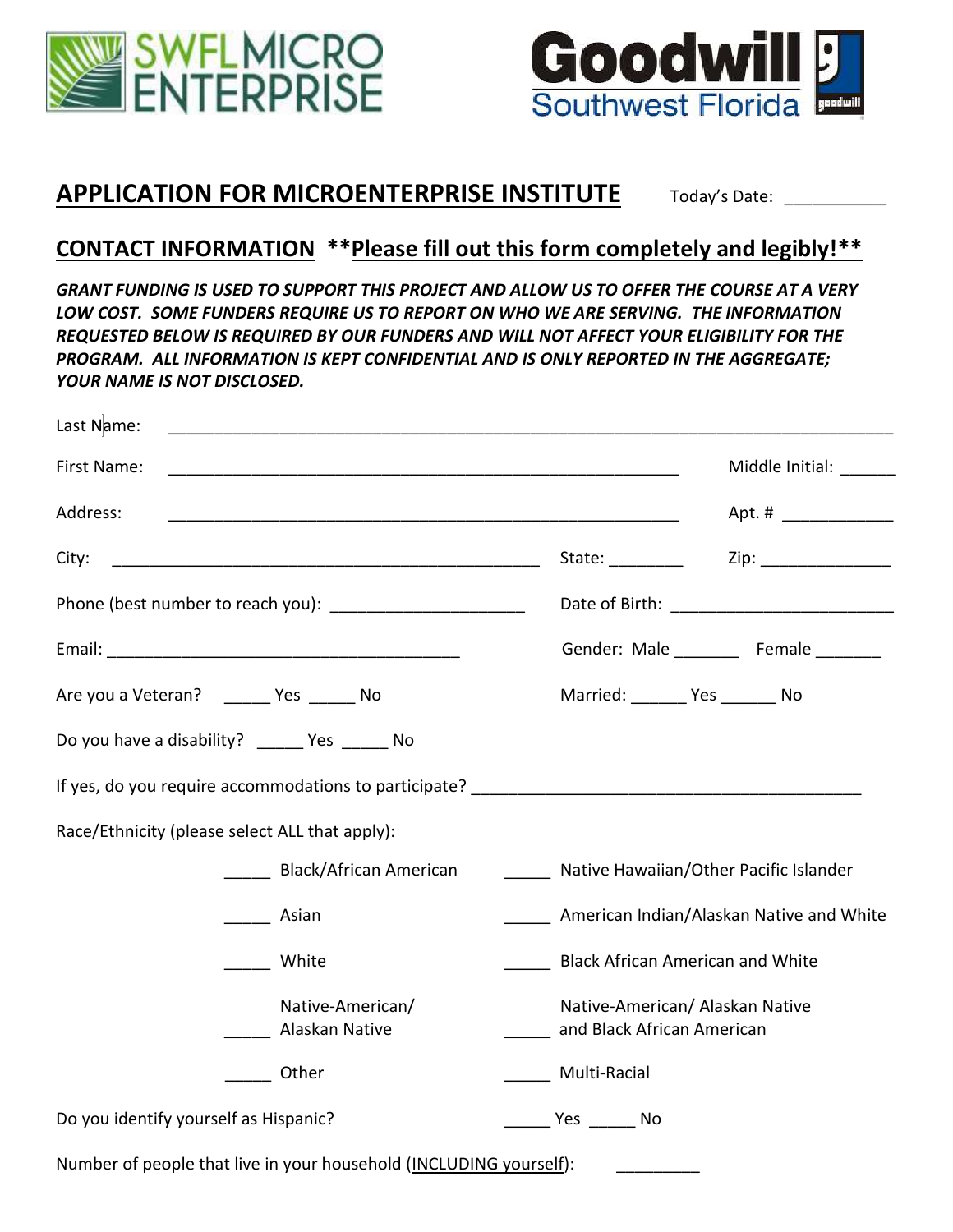| SPECIFY:                                                                            | Spouse/Partner             |  | Parent(s)                       |  |
|-------------------------------------------------------------------------------------|----------------------------|--|---------------------------------|--|
|                                                                                     | Dependent Children (total) |  | _______ Sibling(s) (total)      |  |
| Other Adults (total)                                                                |                            |  | Other Household members (total) |  |
| Your highest level of education:                                                    |                            |  |                                 |  |
|                                                                                     | Less than High School      |  | High School/GED                 |  |
|                                                                                     | Vocational                 |  | Some College                    |  |
|                                                                                     | ___ College AA/AS          |  | College BA/BS                   |  |
|                                                                                     | <b>Graduate Degree</b>     |  |                                 |  |
| Please describe your present employment status:                                     |                            |  |                                 |  |
| Full Time (more than 35 hours per week)                                             |                            |  | Part Time                       |  |
| Self Employed Full Time                                                             |                            |  | Self Employed Part Time         |  |
| Seasonal Employee                                                                   |                            |  | Retired                         |  |
| Unemployed (LESS THAN 6 MONTHS)                                                     |                            |  | Unemployed (MORE THAN 6 MONTHS) |  |
| Unemployed (MORE THAN 2 YEARS)                                                      |                            |  | Other                           |  |
| If female, did you file taxes as head of household last year?<br><b>Press</b><br>No |                            |  |                                 |  |
|                                                                                     |                            |  |                                 |  |
|                                                                                     |                            |  |                                 |  |
| Do you have any loans that are past due?                                            |                            |  |                                 |  |
| How much money were you able to save last year?                                     |                            |  | $\frac{1}{2}$                   |  |
| <b>Business Information:</b>                                                        |                            |  |                                 |  |

\_\_\_\_\_\_\_\_\_\_\_\_\_\_\_\_\_\_\_\_\_\_\_\_\_\_\_\_\_\_\_\_\_\_\_\_\_\_\_\_\_\_\_\_\_\_\_\_\_\_\_\_\_\_\_\_\_\_\_\_\_\_\_\_\_\_\_\_\_\_\_\_\_\_\_\_\_\_\_\_\_\_\_\_\_\_\_\_\_\_

\_\_\_\_\_\_\_\_\_\_\_\_\_\_\_\_\_\_\_\_\_\_\_\_\_\_\_\_\_\_\_\_\_\_\_\_\_\_\_\_\_\_\_\_\_\_\_\_\_\_\_\_\_\_\_\_\_\_\_\_\_\_\_\_\_\_\_\_\_\_\_\_\_\_\_\_\_\_\_\_\_\_\_\_\_\_\_\_\_\_

\_\_\_\_\_\_\_\_\_\_\_\_\_\_\_\_\_\_\_\_\_\_\_\_\_\_\_\_\_\_\_\_\_\_\_\_\_\_\_\_\_\_\_\_\_\_\_\_\_\_\_\_\_\_\_\_\_\_\_\_\_\_\_\_\_\_\_\_\_\_\_\_\_\_\_\_\_\_\_\_\_\_\_\_\_\_\_\_\_\_

1. Describe in detail the type of business do you want to start/have started: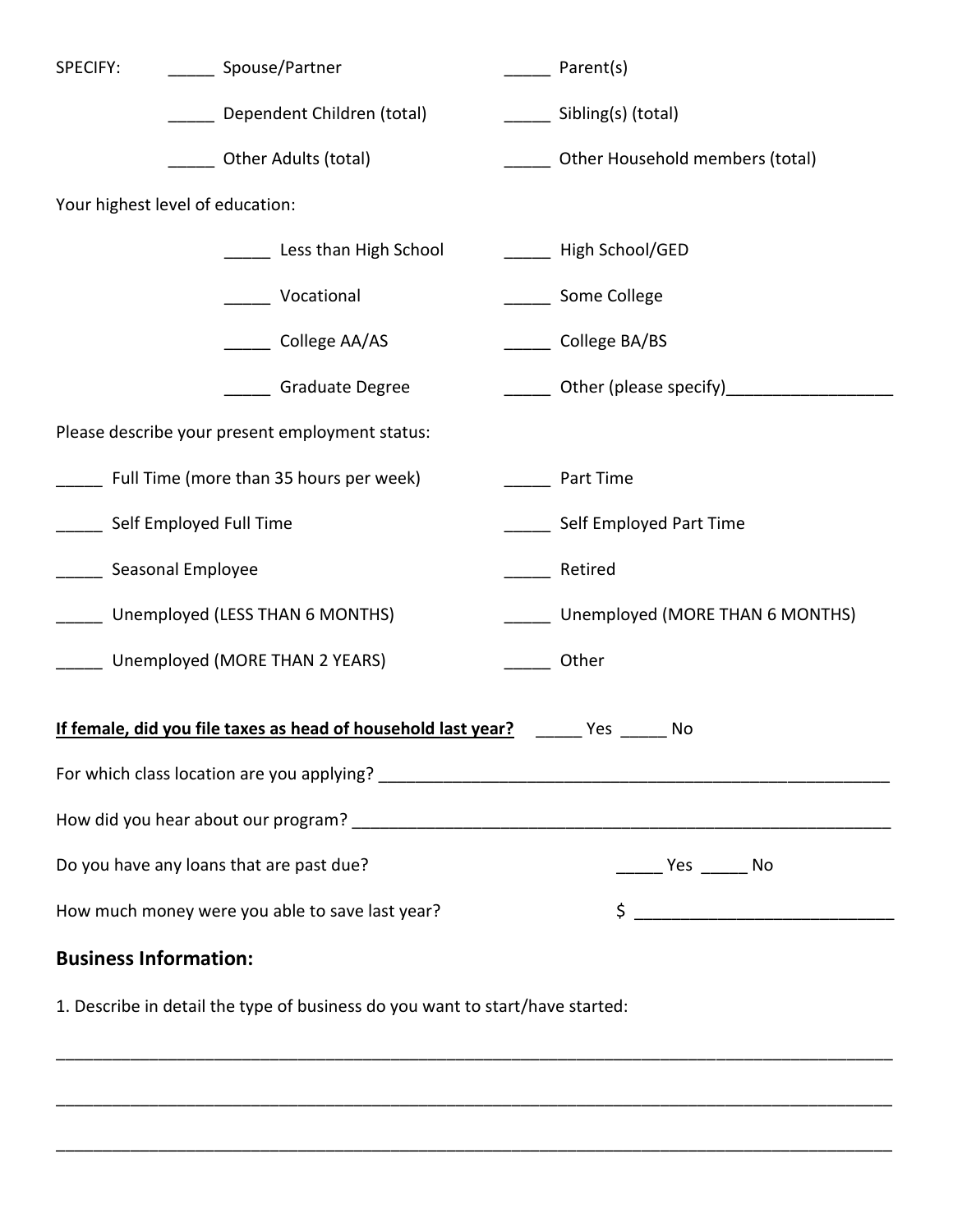| 2. How much "Hands On" experience and knowledge do you have in this industry? Please be Specific:   |  |  |  |  |
|-----------------------------------------------------------------------------------------------------|--|--|--|--|
|                                                                                                     |  |  |  |  |
|                                                                                                     |  |  |  |  |
| 5. What skills are needed to operate this kind of business and do you possess them already?         |  |  |  |  |
|                                                                                                     |  |  |  |  |
| 6. Please explain below in detail:                                                                  |  |  |  |  |
|                                                                                                     |  |  |  |  |
|                                                                                                     |  |  |  |  |
| How will you differentiate your product/service from other suppliers? _____________________________ |  |  |  |  |
|                                                                                                     |  |  |  |  |
|                                                                                                     |  |  |  |  |
|                                                                                                     |  |  |  |  |

8. Where do you see your business in 3 years (sales, # of employees, locations, etc.)?